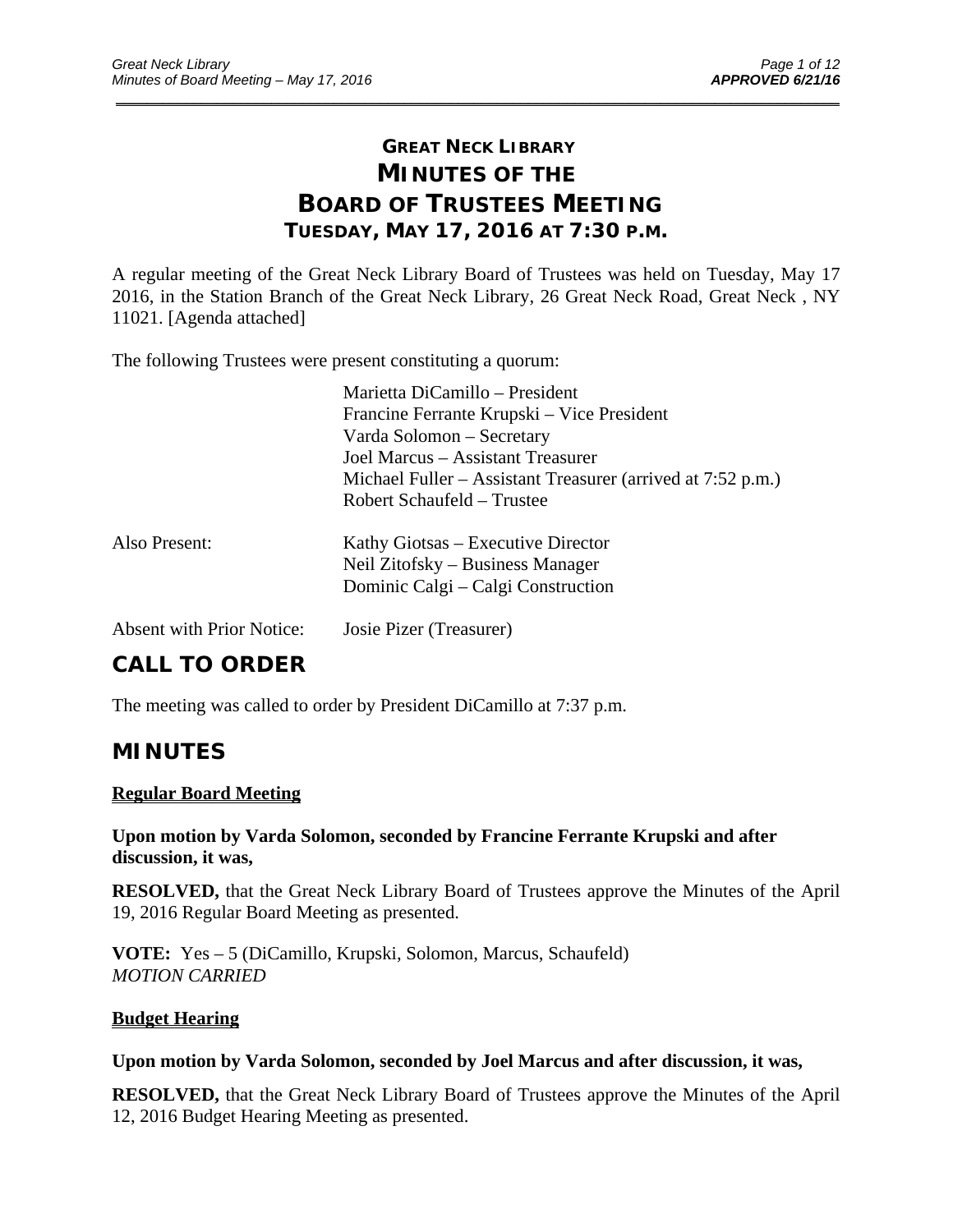**VOTE:** Yes – 5 (DiCamillo, Krupski, Solomon, Marcus, Schaufeld) *MOTION CARRIED* 

### **Relocation Committee**

## **Upon motion by Varda Solomon, seconded by Francine Ferrante Krupski and after discussion, it was,**

**RESOLVED,** that the Great Neck Library Board of Trustees approve the Minutes of the April 13, 2016 and April 27, 2016 Relocation Committee Meetings as presented.

**VOTE:** Yes – 5 (DiCamillo, Krupski, Solomon, Marcus, Schaufeld) *MOTION CARRIED* 

### **Executive Session**

# **Upon motion by Varda Solomon, seconded by Robert Schaufeld and after discussion, it was,**

**RESOLVED,** that the Great Neck Library Board of Trustees approve the Minutes of the April 25, 2016 and the April 28, 2016 Closed Executive Sessions as presented.

**VOTE:** Yes – 5 (DiCamillo, Krupski, Solomon, Marcus, Schaufeld) *MOTION CARRIED* 

### **Special Board Meeting**

### **Upon motion by Varda Solomon, seconded by Joel Marcus and after discussion, it was,**

**RESOLVED,** that the Great Neck Library Board of Trustees approve the Minutes of the May 3, 2016 Special Board of Trustees Meeting as presented.

**VOTE:** Yes – 5 (DiCamillo, Krupski, Solomon, Marcus, Schaufeld) *MOTION CARRIED* 

# **CONSTRUCTION CHANGE ORDERS**

### **Expedited Fire Marshall Site Review**

## **Upon motion by Francine Ferrante Krupski, seconded by Robert Schaufeld and after discussion, it was,**

**RESOLVED,** that the Great Neck Library Board of Trustees approve Change Order VRD COR #98 for an Expedited Fire Marshall Review, in the amount of \$6,037.90, to be charged to the Main Building & Special Services Fund.

**VOTE:** Yes – 5 (DiCamillo, Krupski, Solomon, Marcus, Schaufeld) *MOTION CARRIED*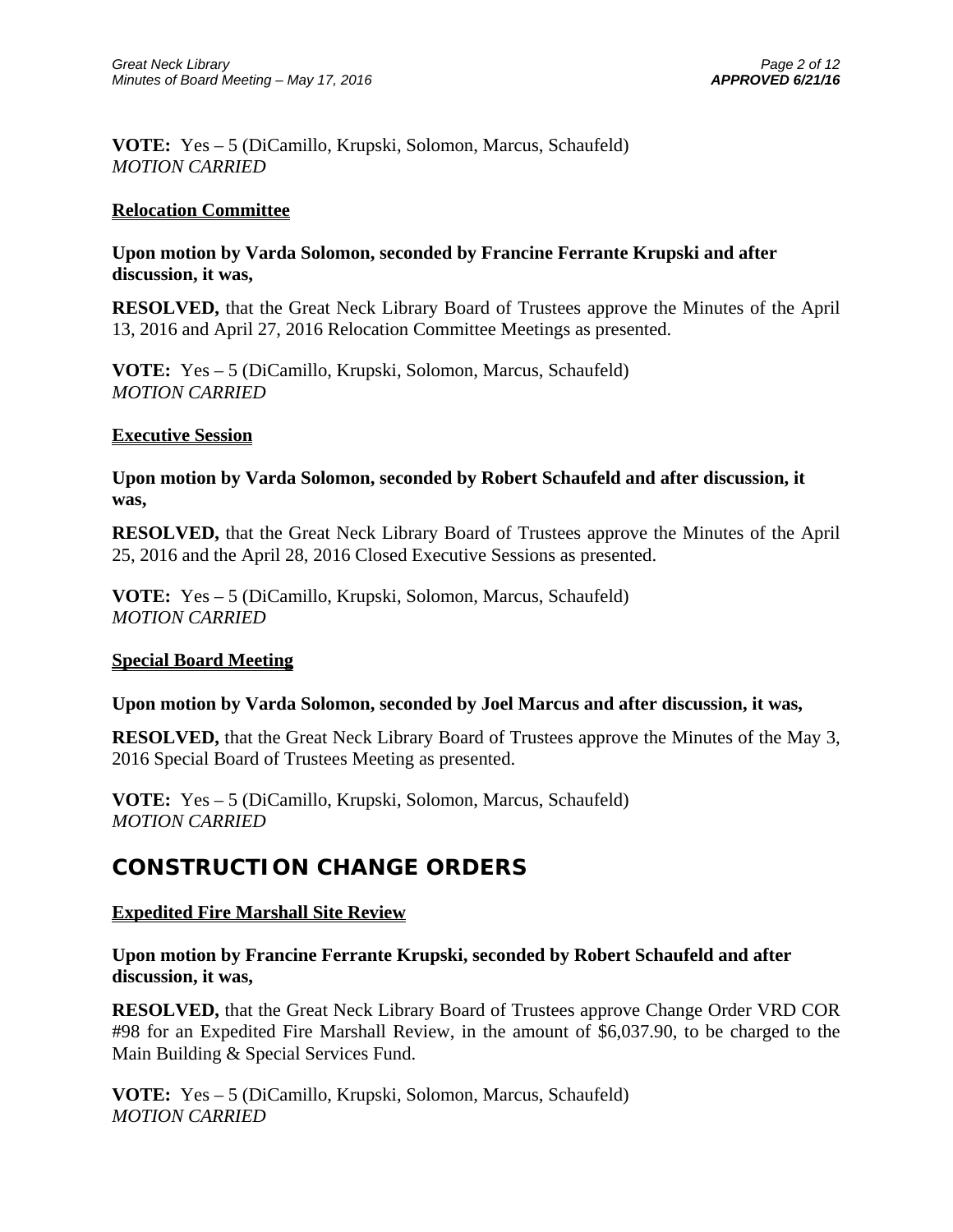## **Entry Bridge Replacement (Top and Sides)**

#### **Upon motion by Joel Marcus, seconded by Robert Schaufeld and after discussion, it was,**

**RESOLVED,** that the Great Neck Library Board of Trustees approve Change Order VRD RCO # 82 to replace the entry bridge top and sides, in the amount of \$25,311.29; such funds to be taken from the Main Building and Special Services fund.

**VOTE:** Yes – 5 (DiCamillo, Krupski, Solomon, Marcus, Schaufeld) *MOTION CARRIED* 

### **Planter Parapet ASK-26**

### **Upon motion by Francine Ferrante Krupski, seconded by Varda Solomon and after discussion, it was,**

**RESOLVED,** that the Great Neck Library Board of Trustees approve Change Order VRD RCO # 83 for EIFS (Exterior Insulation and Finish System) on two lengths of the planter wall and a precast paver cap along parapet, in the amount of \$8,639.40; such funds to be taken from the Main Building and Special Services fund.

**VOTE:** Yes – 5 (DiCamillo, Krupski, Solomon, Marcus, Schaufeld) *MOTION CARRIED* 

### **Mirror in Toilet Room #032**

## **Upon motion by Francine Ferrante Krupski, seconded by Joel Marcus and after discussion, it was,**

**RESOLVED,** that the Great Neck Library Board of Trustees approve Change Order VRD RCO #85 for a mirror in toilet room #032, in the amount of \$656.37; such funds to be taken from the Main Building and Special Services fund.

**VOTE:** Yes – 5 (DiCamillo, Krupski, Solomon, Marcus, Schaufeld) *MOTION CARRIED* 

### **Replace Curbs and Sidewalks**

## **Upon motion by Robert Schaufeld, seconded by Varda Solomon and after discussion, it was,**

**RESOLVED,** that the Great Neck Library Board of Trustees approve the Change Order VRD RCO # 86R-1 to replace curbs and sidewalks in the parking area, in the amount of \$100,698.66; such funds to be taken from the Main Building and Special Services fund.

**VOTE:** Yes – 5 (DiCamillo, Krupski, Solomon, Marcus, Schaufeld) *MOTION CARRIED* 

*Trustee Fuller arrived at 7:52 p.m.*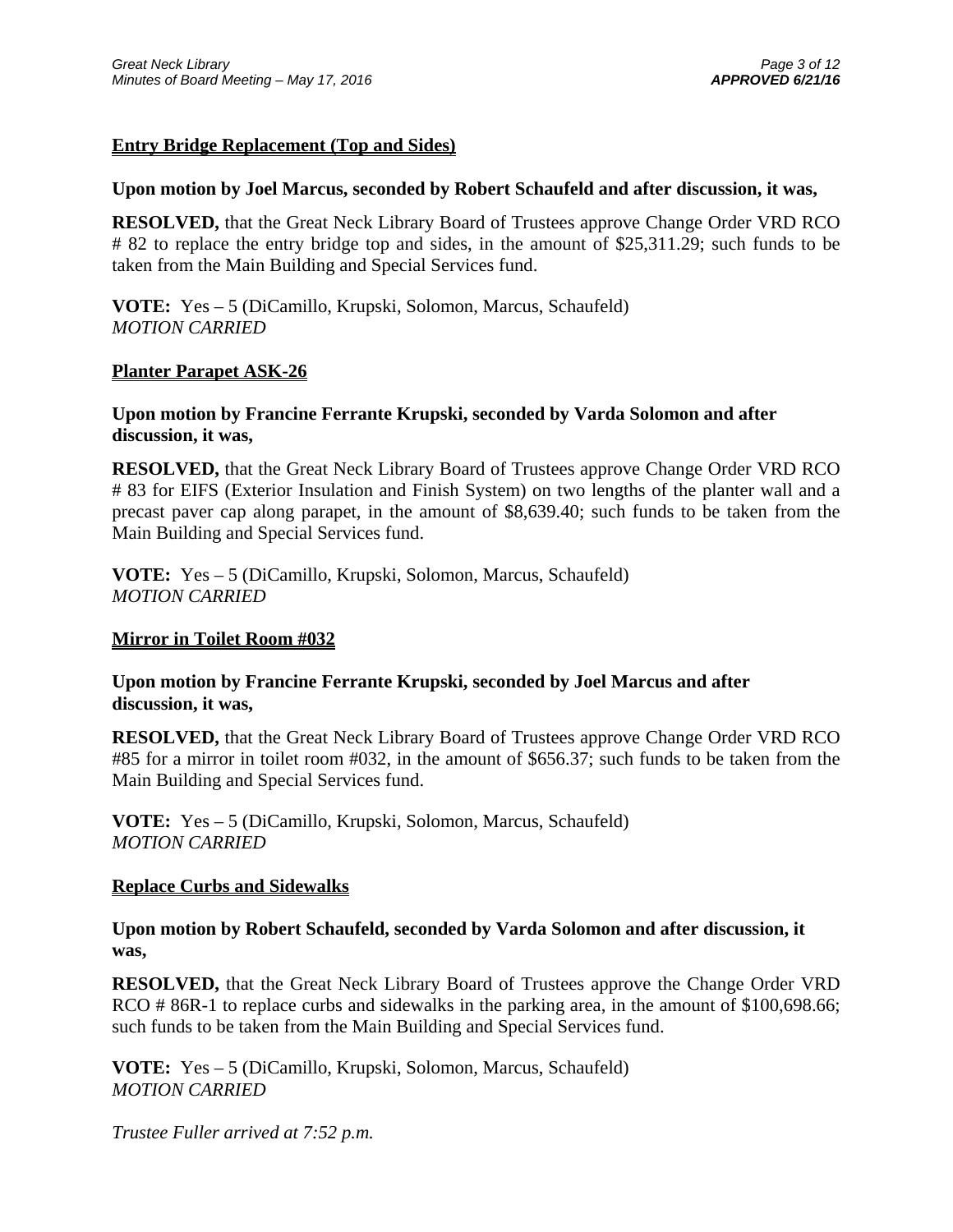## **Wood Stair Handrail at Stair #2**

# **Upon motion by Francine Ferrante Krupski, seconded by Joel Marcus and after discussion, it was,**

**RESOLVED,** that the Great Neck Library Board of Trustees approve the Change Order VRD RCO #88 to remove the current wood rail and replace with maple to match the end panels, in the amount of \$10,906.32; such funds to be taken from the Main Building and Special Services fund.

**VOTE:** Yes – 6 (DiCamillo, Krupski, Fuller, Solomon, Marcus, Schaufeld) *MOTION CARRIED* 

### **Replace Rear Sidewalk**

#### **Upon motion by Robert Schaufeld, seconded by Joel Marcus and after discussion, it was,**

**RESOLVED,** that the Great Neck Library Board of Trustees approve the Change Order VRD RCO #90 to replace the rear sidewalk, in the amount of \$22,487.97; such funds to be taken from the Main Building and Special Services fund.

**VOTE:** Yes – 6 (DiCamillo, Krupski, Fuller, Solomon, Marcus, Schaufeld) *MOTION CARRIED* 

#### **Wall Base**

## **Upon motion by Joel Marcus, seconded by Francine Ferrante Krupski and after discussion, it was,**

**RESOLVED,** that the Great Neck Library Board of Trustees approve additional monies to install additional 6" wood base in lieu of the rubber base in the mezzanine, in the amount of \$2,079.62, to be charged to the Main Building & Special Services Fund.

**VOTE:** Yes – 6 (DiCamillo, Krupski, Fuller, Solomon, Marcus, Schaufeld) *MOTION CARRIED* 

# **TREASURER'S REPORT**

### **Upon motion by Michael Fuller, seconded by Joel Marcus and after discussion, it was,**

**RESOLVED,** that the Great Neck Library Board of Trustees accept the following financial reports which have been reviewed by the Treasurer**:** 

- May 17, 2016, Treasurer's Report;
- Warrant dated April 9, 2016 through May 6, 2016; including payroll account check numbers 33048-33051 and 33061-33064; paid check numbers 51238-51255; checks to be paid numbers 51256-51361 their sums set against their respective names, amounting in the aggregate to \$838,664.95;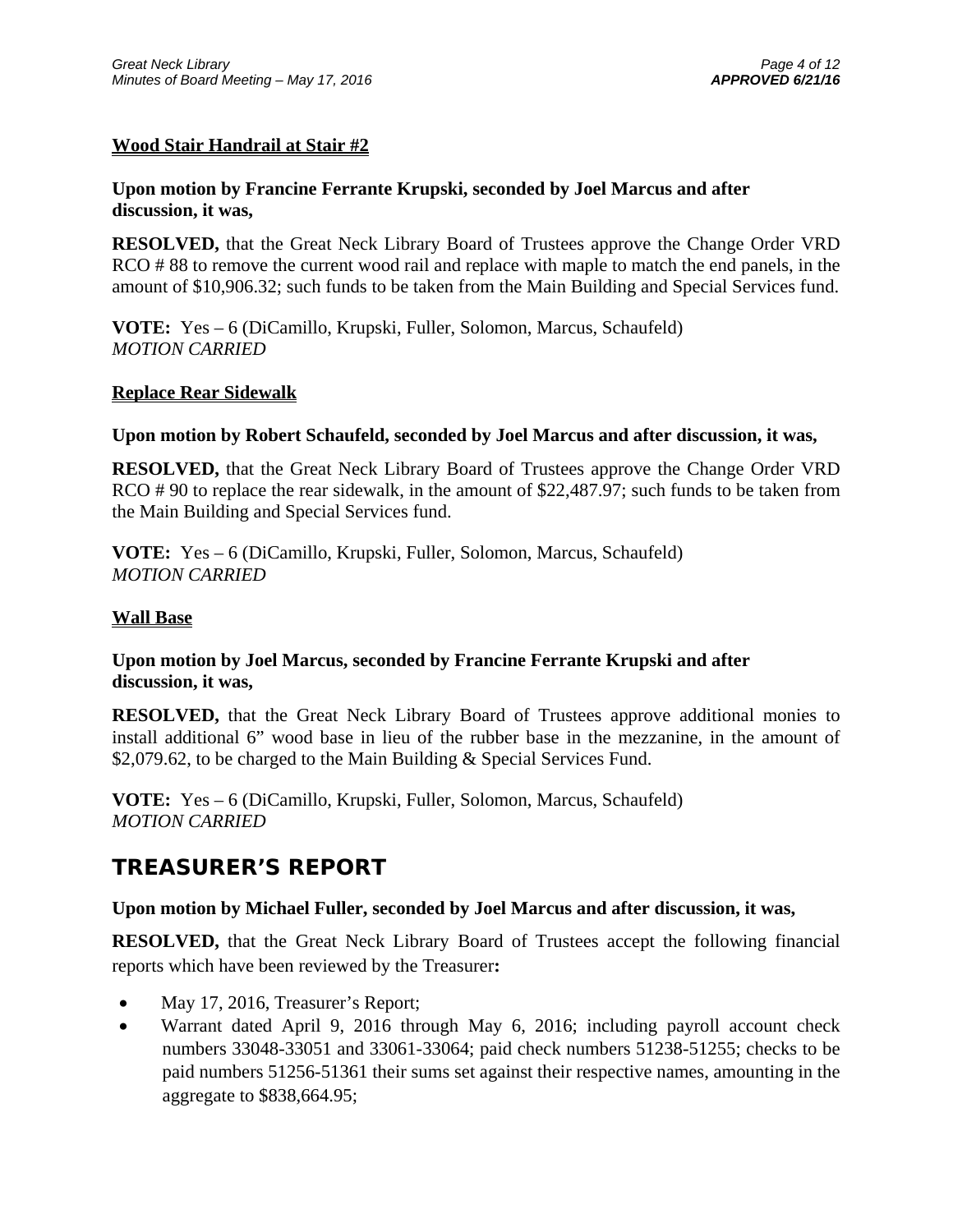• Payroll Warrants for pay dates April 14 and April 28, 2016, which have been reviewed by the Treasurer, in the amounts of \$128,517.70 and \$124,392.28 respectively, for a total of \$252,909.98.

**VOTE:** Yes – 6 (DiCamillo, Krupski, Fuller, Solomon, Marcus, Schaufeld) *MOTION CARRIED* 

# **PAYROLL CHANGES**

#### **Upon motion by Joel Marcus, seconded by Varda Solomon, and after discussion, it was,**

**RESOLVED,** that the Great Neck Library Board of Trustees accept the Revised Payroll Changes reports of April 9, 2016 through May 6, 2016 as presented, which have been reviewed by the Finance Committee.

**VOTE:** Yes – 6 (DiCamillo, Krupski, Fuller, Solomon, Marcus, Schaufeld) *MOTION CARRIED* 

*Board Comment: President DiCamillo noted that the Payroll Changes Report characterizes the Parkville Branch Head change as a direct promotion. This was not the best description of the process as full interviews were conducted and the best candidate for the position was selected.* 

# **REPORTS**

### **Branch Committee**

Trustee Fuller reported that continuous weeding is occurring throughout the branches and they have expressed interest in keeping part of the floating collection. This will be revisited after the Main library building reopens. Trustee Fuller intends to schedule a meeting in June.

### **Building Advisory Committee (BAC)**

President DiCamillo reported that the next meeting of the committee will be held on May 19<sup>th</sup>. The project is very busy and the Verizon strike has been an impediment but alternate solutions have been found.

### **Gala Committee**

Trustee Schaufeld reported that the scheduled meeting for May  $9<sup>th</sup>$  was cancelled and the next meeting will be held on May 23<sup>rd</sup>. Committee members are working diligently on their assigned tasks. A possible change in day of the week and date will be discussed at the upcoming meeting. President DiCamillo added Neil Zitofsky to the committee.

### **Relocation Committee**

Vice President Krupski explained that the committee was reconvened in February for the purpose of organizing the move back to the Main library. The committee meets every two weeks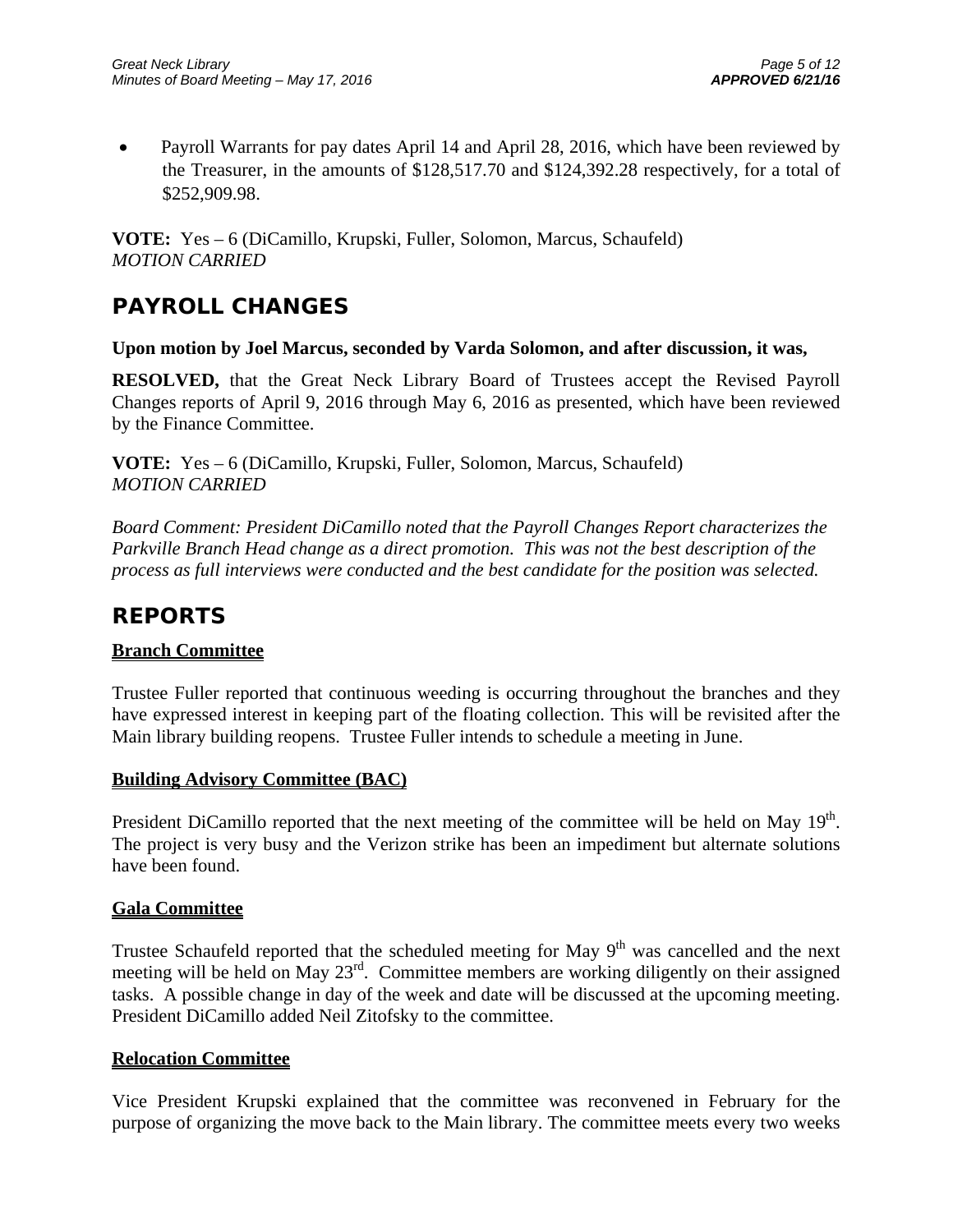with the last meeting being held on May  $11<sup>th</sup>$  and the next one scheduled for May  $23<sup>rd</sup>$ . The coordination of this move is no small feat and the committee is working hard to accomplish this task. She stressed that weeding was a critical factor for a successful move-in.

## **Policy Committee**

Trustee Marcus reported that a meeting of the Policy & By Laws Committee is scheduled for May  $18<sup>th</sup>$ .

### **Programming Committee**

Trustee Solomon reported that the scheduled April meeting of the Programming Committee was cancelled due to a necessary Executive Session for the Board of Trustees. The next committee meeting is scheduled for June 15<sup>th</sup>. President DiCamillo thanked Trustee Solomon for her cooperation and flexibility which allowed the Executive Session to occur.

### **Website/Technology Committee**

Trustee Schaufeld reported that a temporary phone solution has been put in place with Cablevision so our current phone system can be utilized. Executive Director Kathy Giotsas is currently working with Verizon and Cablevision on porting our current phone numbers over in a timely fashion.

RFPs for a new phone system, as well as one for computers and for audio visual items are recommended and proposals for offsite website and email hosting are being looked into.

President DiCamillo commended Trustee Schaufeld for his diligence and commented that Great Neck Library is fortunate to have him serving on the Board of Trustees.

#### **Staff Reports**

No Comment.

#### **Executive Director's Report**

Executive Director Kathy Giotsas reported that a new Assistant Director has been hired and will start on May 23<sup>rd</sup>. Executive Director Giotsas is continuously meeting with staff to coordinate the removal of the trailers and the move back to the Main library.

Text of the Executive Director's written report dated May 11, 2016 below:

#### **ADMINISTRATION**

This past month departments have been meeting making arrangements to move back to the main building. All departments have been working on their departmental needs and the collection development over the past month. We have been purchasing materials that are in best sellers/high demand and requested by patrons. Staff is continuing weeding the collection needed.

#### **BUILDING**

We are still working on the issues with Verizon and the strike. We have connected with Optimum for phone service for the elevator, fire alarm and other critical emergency services. We did see two Verizon workers working on lines at the Main Library but it was to resolve an outside issue not a connection issue into Main.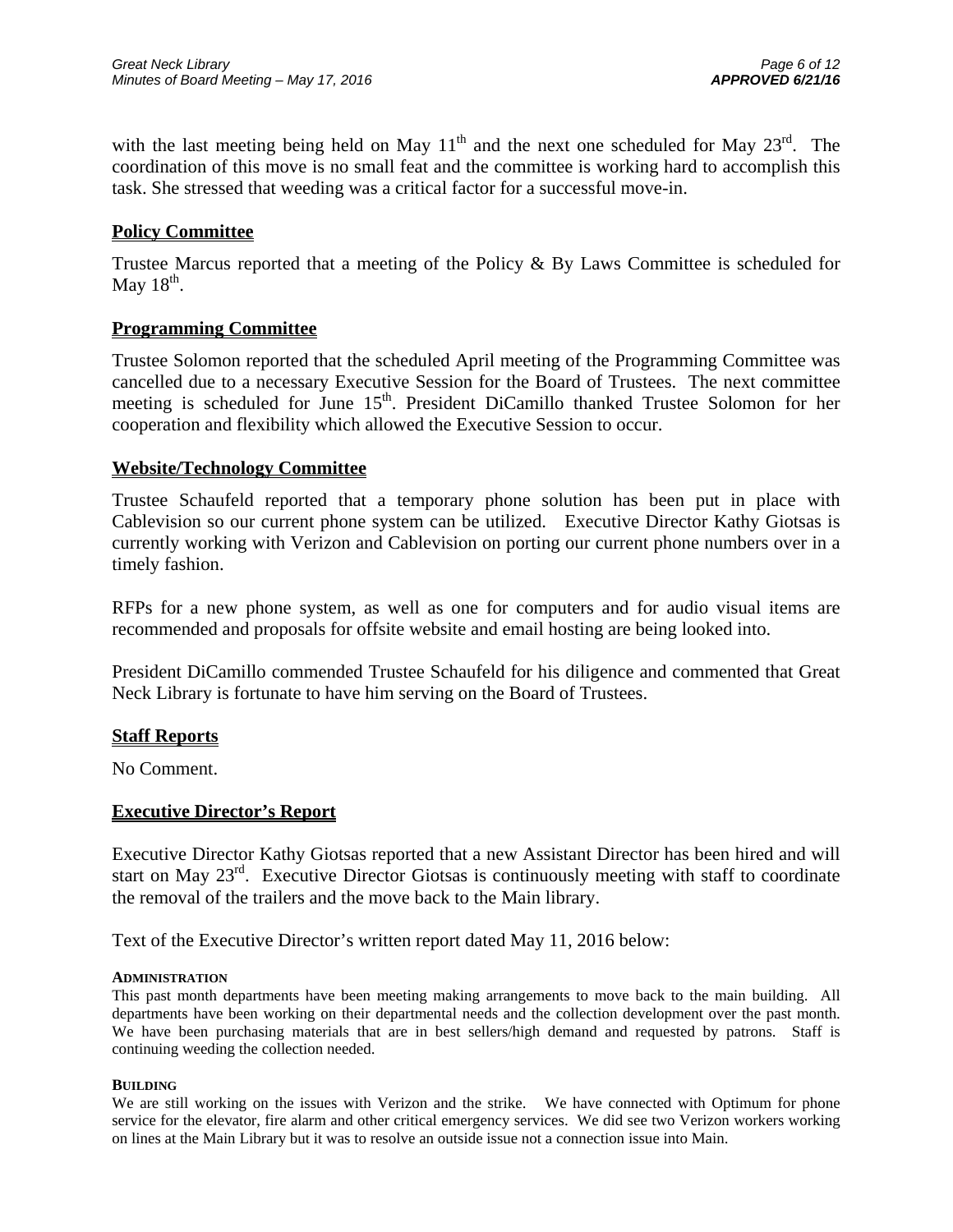I am meeting with Department Head discussing workstation layout and staffing. We are also reviewing the number of computers, printers and phones each department will need. We will be going out to bid for these items in May. We have gotten several bids for the Landscape Architect, a decision will be made by the end of May. In the middle of May we will be looking at removing the trailers with the stored items.

#### **FINANCE**

I have been meeting with departments to see what their departmental staffing needs will be when we move to Main. We are hoping to fill in the gaps in the schedule with part-time staff that would like more hours. We are also looking at hiring temporary staff to help with the move for a few hours as we settle in to main and adjust the hours of the branches.

#### **PERSONNEL**

The Parkville Branch Librarian, Jayne Alexander retired in April after many yours of service. We are pleased to inform the community that we have promoted Justin Crossfox as the new Parkville Branch Librarian. Justin served as Senior II Librarian in the Children's Department for several years. He has some fresh and exciting ideas that the Parkville and Great Neck community will enjoy.

We have also made a decision on hiring Tracy-Lyn Geiser as the new Assistant Director. Tracy has several years of experience and will be a great addition to the Great Neck Community.

We have put the Information Technology Director position on hold for now and will be looking to fill the position sometime in late summer or fall.

#### **RELOCATION**

In the next view week the pavers will start working on the parking lot so the trailers will be removed. On May  $16<sup>th</sup>$ we will be going through the trailers so that we can remove them for the parking lot and the pavers can begin paving. We are also looking at relocating the IT trailer so that it is not in the way and provide continued services to the branches.

We should know soon when the inspection will begin for the TCO. We are currently having individual department meeting that will help us with the floor plan of each department and their need.

#### **WEBSITE/TECHNOLOGY**

With the Verizon strike we are having some issues with getting the TCO. We were able to get Optimum as a temporary phone and internet service. We have also connected all the fire and safety monitoring installed. We have received all three quotes for the keyless entry and surveillance. We hope to make a decision shortly on the company we will choose.

We also had a showing of Sierra Hosting for the Online Catalog. Innovative Interface, Inc. has given us the opportunity to convert our current Millennium Online Catalog to Millennium Hosting free of charge to assist us in the move back to Main. We hope move to Sierra hosting by the end of 2016.

We are also putting together RFP's for new computers and phone system at the Main Library. We hope that it will be complete in a week or two so we can start receiving quotes.

# **OLD BUSINESS**

#### **Krayon Kiosk**

**Upon motion by Robert Schaufeld, seconded by Michael Fuller, and after discussion, it was,** 

**RESOLVED,** that the Great Neck Library Board of Trustees approve the purchase of five (5) Krayon Kiosks, (two to be located at the Main Library and one at each branch location). This includes twenty (20) cube seats and twenty (20) IPad Air 2 with 64 GB in the amount of \$23,630.00; such funds to be taken from the automated library fund.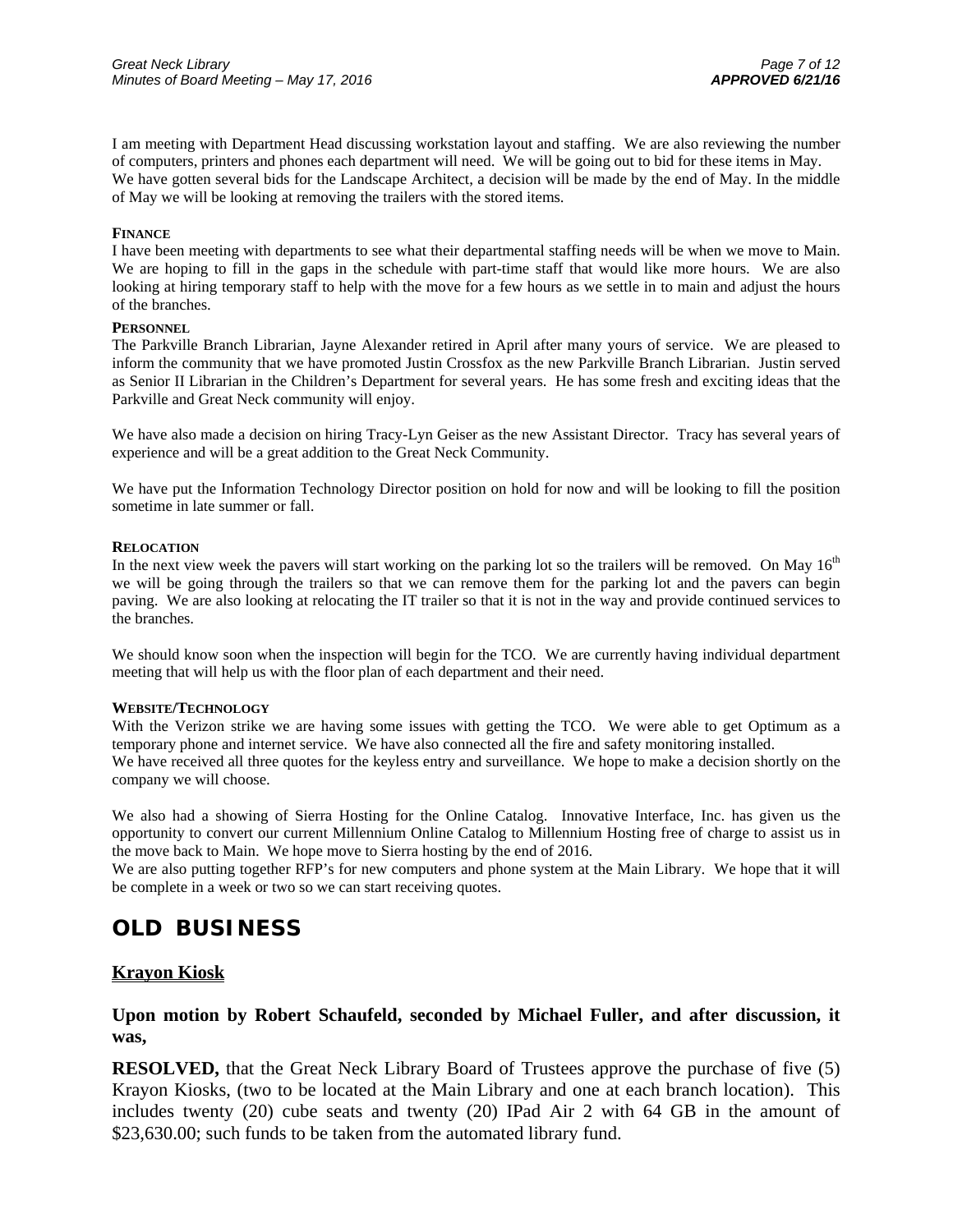**VOTE:** Yes – 6 (DiCamillo, Krupski, Fuller, Solomon, Marcus, Schaufeld) *MOTION CARRIED* 

*Board Comment: Trustee Solomon suggested that we ask Susan from KGD find a suitable location in the Main library's Children's room for the two kiosks that will be there.* 

# **NEW BUSINESS**

### **Acceptance of State Report**

### **Upon motion by Joel Marcus, seconded by Varda Solomon, and after discussion, it was,**

**RESOLVED,** that the Great Neck Library Board of Trustees accept the New York State Great Neck Library 2015 Annual report for public and association libraries as presented.

**VOTE:** Yes – 6 (DiCamillo, Krupski, Fuller, Solomon, Marcus, Schaufeld) *MOTION CARRIED* 

### **Holiday Closings & Sunday Hours**

**Upon motion by Michael Fuller, seconded by Francine Ferrante Krupski, and after discussion, it was,** 

**RESOLVED,** that the Great Neck Library Board of Trustees accept the September 2016 to August 2017 Schedule of Holiday Closings & Sunday Hours as presented.

*President DiCamillo questioned assignment of staff when two of the four branches are closed. Clarification of this and of certain holiday closings was requested.* 

**Upon motion by Varda Solomon and seconded by Francine Ferrante Krupski the Board unanimously voted to table the motion.** *MOTION TABLED*

### **Appointment of Branch Head Librarian for Parkville**

**Upon motion by Francine Ferrante Krupski seconded by Varda Solomon, and after discussion, it was,** 

**RESOLVED,** that the Great Neck Library Board of Trustees approve the appointment of Justin Crossfox to the position of Branch Head Librarian of Parkville effective May 18, 2016, at an annual salary of \$69,500. [Job Description/Posting attached]

**VOTE:** Yes – 6 (DiCamillo, Krupski, Fuller, Solomon, Marcus, Schaufeld) *MOTION CARRIED* 

*Comment: Justin Crossfox thanked the Board of Trustees for their confidence and expressed his eagerness to assume this new position.*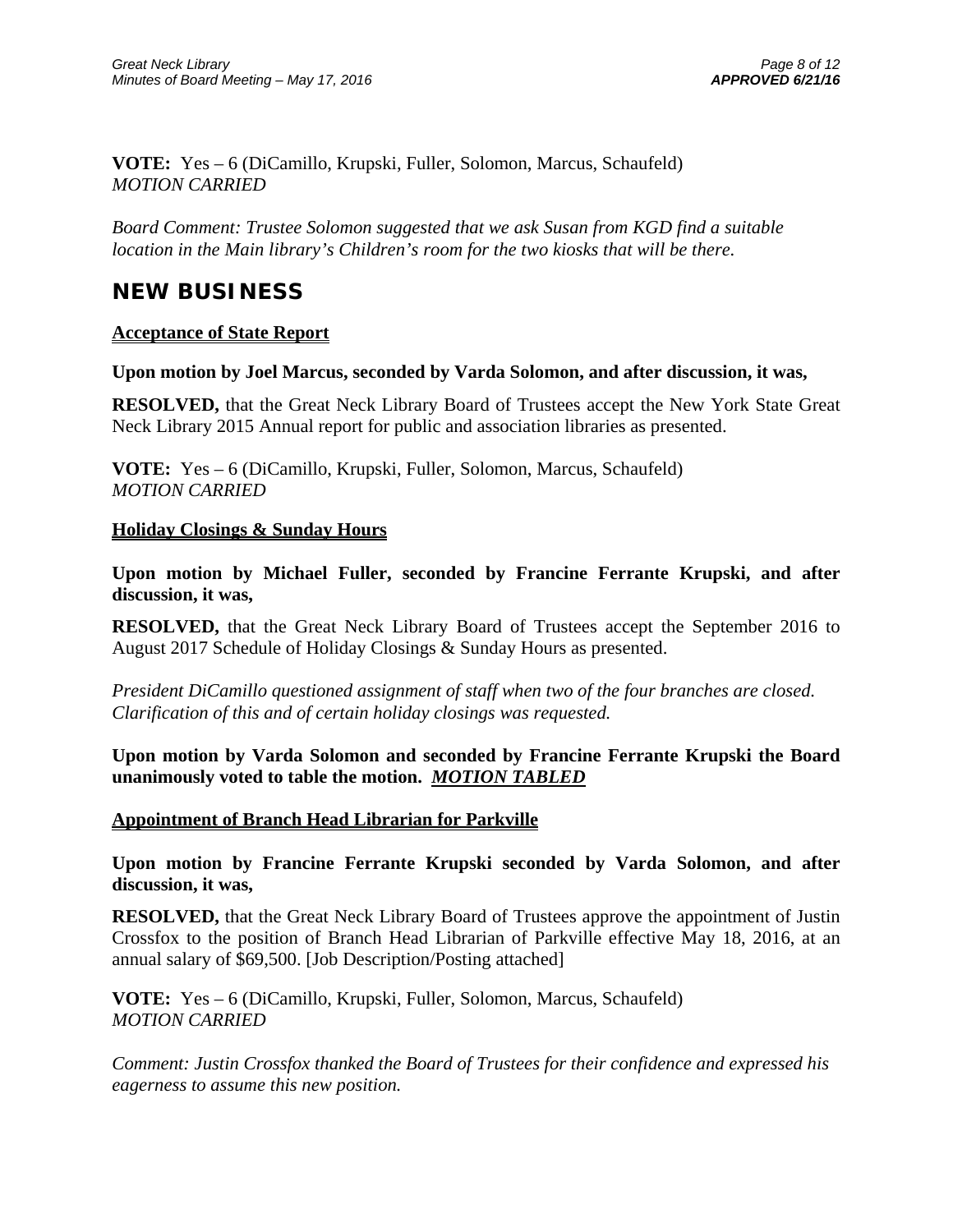## **Appointment of Assistant Director**

# **Upon motion by Robert Schaufeld, seconded by Michael Fuller, and after discussion, it was,**

**RESOLVED,** that the Great Neck Library Board of Trustees approve the appointment of Tracy-Lyn Geiser to the position of Assistant Director effective May 23, 2016, at an annual salary of \$90,000.00 [Job Description/Posting attached]

**VOTE:** Yes – 6 (DiCamillo, Krupski, Fuller, Solomon, Marcus, Schaufeld) *MOTION CARRIED* 

*Comment: Tracy Lyn Geiser was introduced and provided background of her qualifications. She is eagerly anticipating her start date.* 

### **Acceptance of Posting & Description for Senior Librarian II**

**Upon motion by Joel Marcus, seconded by Francine Ferrante Krupski, and after discussion, it was,** 

**RESOLVED,** that the Great Neck Library Board of Trustees accept the Senior Librarian II Job Posting as per the attached Job Description.

After discussion, Trustee Marcus moved to amend the original motion, seconded by Francine Ferrante Krupski

**RESOLVED,** that the Great Neck Library Board of Trustees accept the Senior Librarian II Job Posting as per the amended Job Description.

**VOTE:** Yes – 6 (DiCamillo, Krupski, Fuller, Solomon, Marcus, Schaufeld) *MOTION CARRIED* 

*Board Comment: Posting is to be revised to omit Children's in the Title and add Children's Department in the paragraph description.* 

### **Acceptance of Posting & Description for Temporary Part Time Shelvers**

### **Upon motion by Michael Fuller, seconded by Joel Marcus, and after discussion, it was,**

**RESOLVED,** that the Great Neck Library Board of Trustees accept the Temporary Part Time Shelver Posting as per the attached Job Description; cost of total services not to exceed \$6,300.00 will be charged to a Temporary Shelvers salary line in the operating budget.

After discussion, Trustee Fuller moved to amend the original motion, seconded by Joel Marcus

**RESOLVED,** that the Great Neck Library Board of Trustees accept the Temporary Part Time Shelver Posting as per the attached Job Description and Supervision; cost of total services not to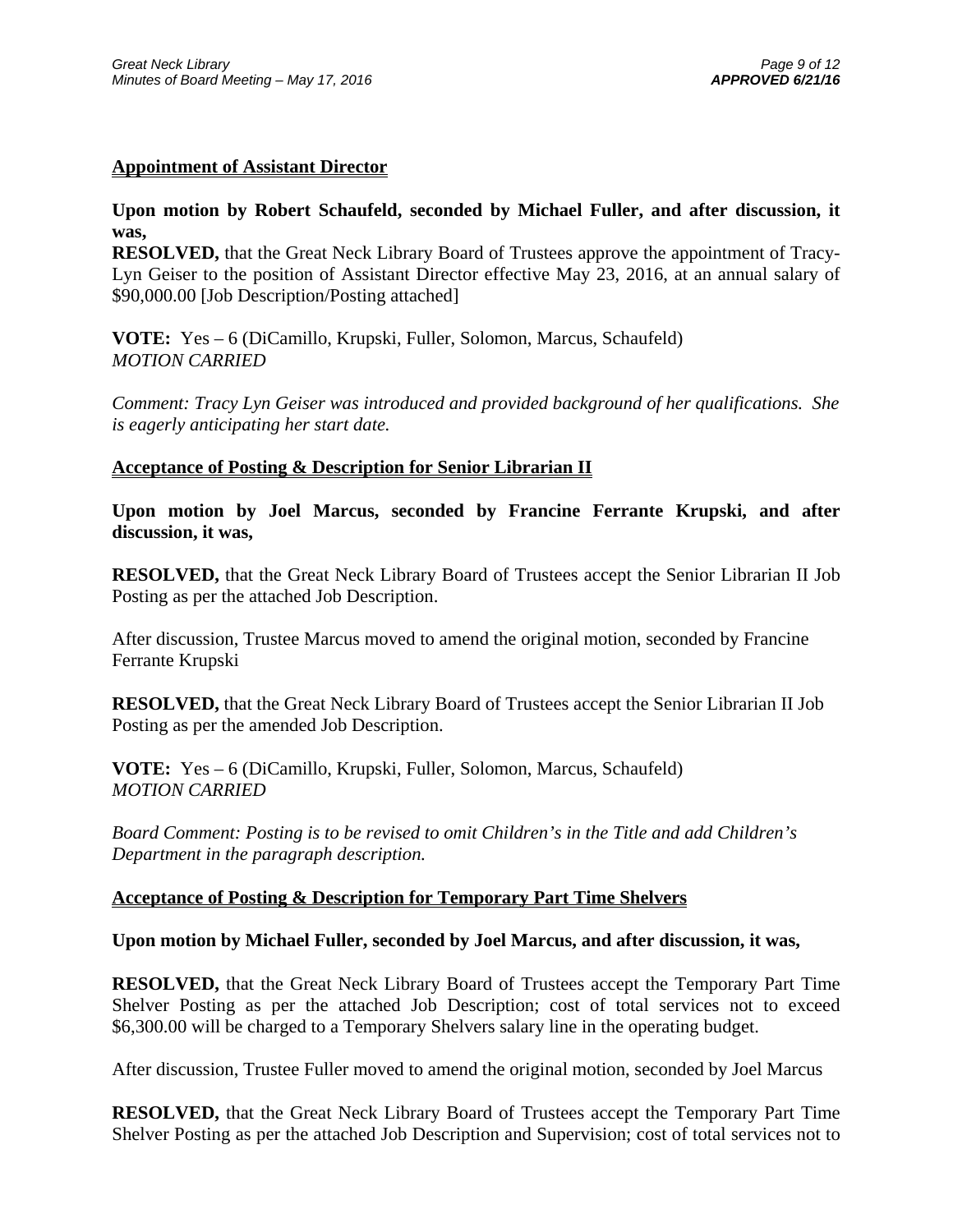exceed \$20,000.00 which will be charged to a Temporary Shelvers salary line in the operating budget.

**VOTE:** Yes – 6 (DiCamillo, Krupski, Fuller, Solomon, Marcus, Schaufeld) *MOTION CARRIED* 

### **Approve Sierra Software**

**Upon motion by Robert Schaufeld, seconded by Francine Ferrante Krupski, and after discussion, it was,** 

**RESOLVED,** that the Great Neck Library Board of Trustees approve the purchase of Sierra Software with hosting for a (3) three year term at a total cost of \$284,000; funds for the first year in the amount of \$130,000 to be taken from the Automated Library Fund. Funding for years two and three are to be incorporated in the 2018 and 2019 operating budgets. Be it further resolved that the Board of Trustees authorize the Executive Director to sign the attached Quote upon review and approval by the Great Neck Library attorney.

Trustee Solomon questioned why this year's operating costs were not coming from the Operating Budget. The Director explained that there would be overlap during the transition, and the Millennium funds would come from the Operating budget.

**VOTE:** Yes – 5 (DiCamillo, Krupski, Fuller Marcus, Schaufeld) Abstain – 1 (Solomon) *MOTION CARRIED* 

### **Approve/Ratify Millennium Hosting**

**Upon motion by Robert Schaufeld, seconded by Michael Fuller, and after discussion, it was,** 

**RESOLVED,** that the Great Neck Library Board of Trustees approve/ratify the approval of Millennium to be hosted by Innovative Interfaces Incorporated (iii) at no cost and contingent on our migration to Sierra Software. Be it further resolved that the Board of Trustees authorize the Executive Director to sign the attached Quote upon review and approval by the Great Neck Library attorney.

**VOTE:** Yes – 6 (DiCamillo, Krupski, Fuller, Solomon, Marcus, Schaufeld) *MOTION CARRIED* 

### **Approval of Adam Hinz Job Title**

### **Upon motion by Varda Solomon, seconded by Robert Schaufeld, and after discussion, it was,**

**RESOLVED,** that the Great Neck Library Board of Trustees approve the title change of Director of Levels for Adam Hinz, previously Interim Director of Levels effective May 18, 2016.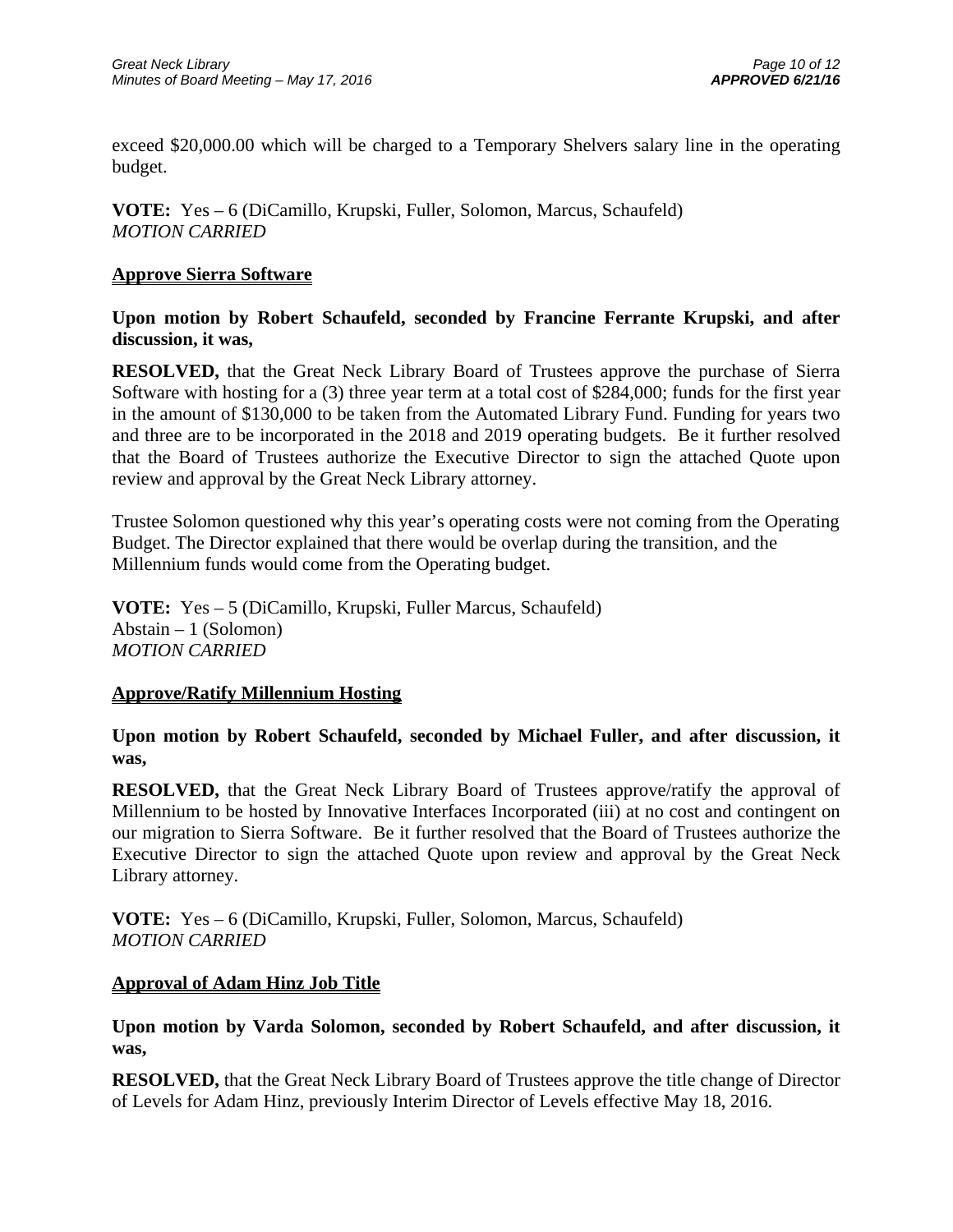**VOTE:** Yes – 6 (DiCamillo, Krupski, Fuller, Solomon, Marcus, Schaufeld) *MOTION CARRIED* 

### **RFP Phone System**

**Upon motion by Francine Ferrante Krupski, seconded by Robert Schaufeld, and after discussion, it was,** 

**RESOLVED,** that the Great Neck Library Board of Trustees proceed with a Request for Proposal (RFP) for a phone system for the Great Neck Library.

**VOTE:** Yes – 6 (DiCamillo, Krupski, Fuller, Solomon, Marcus, Schaufeld) *MOTION CARRIED* 

### **RFP for Computers, Screens, Printers**

**Upon motion by Robert Schaufeld seconded by Francine Ferrante Krupski, and after discussion, it was,** 

**RESOLVED,** that the Great Neck Library Board of Trustees proceed with a Request for Proposal (RFP) for Computers, Screens, Printers for the Great Neck Library.

**VOTE:** Yes – 6 (DiCamillo, Krupski, Fuller, Solomon, Marcus, Schaufeld) *MOTION CARRIED* 

### **RFP for Library Media**

### **Upon motion by Joel Marcus, seconded by Michael Fuller, and after discussion, it was,**

**RESOLVED,** that the Great Neck Library Board of Trustees proceed with a Request for Proposal (RFP) for outfitting the Community Room, Levels, three (3) Meeting Rooms for the Great Neck Library.

**VOTE:** Yes – 6 (DiCamillo, Krupski, Fuller, Solomon, Marcus, Schaufeld) *MOTION CARRIED* 

### **Request for Installation of Two (2) PRI Lines**

**Upon motion by Robert Schaufeld, seconded by Varda Solomon, and after discussion, it was,** 

**RESOLVED,** that the Great Neck Library Board of Trustees proceed with the installation of two PRI lines through Optimum at the Main Library on Bayview Avenue in the amount not to exceed \$750.00 per month; to be charged to the Telephone line of the Operating Budget.

**VOTE:** Yes – 6 (DiCamillo, Krupski, Fuller, Solomon, Marcus, Schaufeld) *MOTION CARRIED*